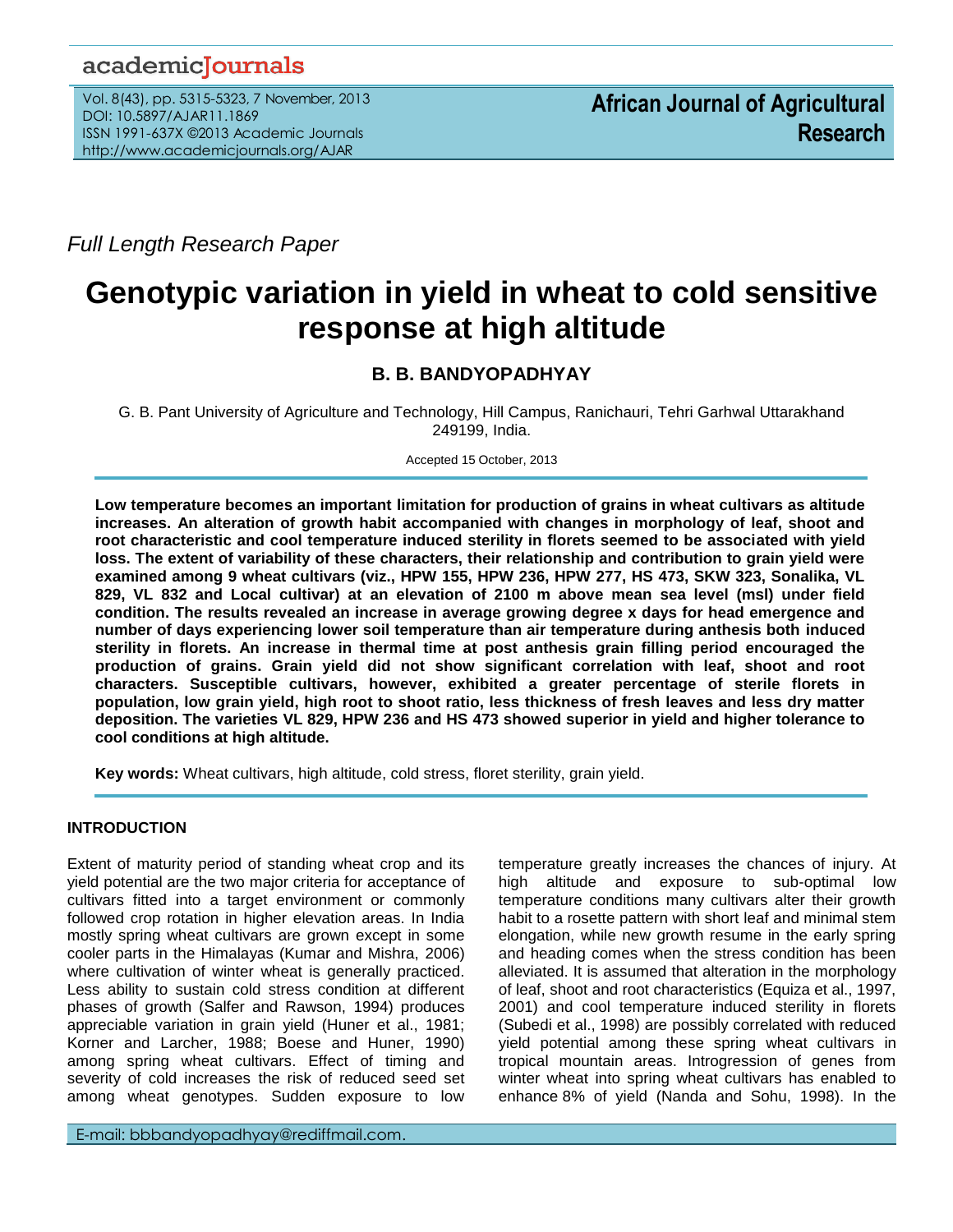absence of physiological marker due emphasis has not been paid in conventional breeding method to develop early maturing cold tolerant breeding lines for wheat cultivars suitable for this region. Genetic adaptation to colder temperatures is associated with high-altitude chilling resistance (Taiz and Zeiger, 1998). In the present investigation cold sensitivity response of wheat genotypes was examined for their relative degree of association amongst different physiological components characters, their contribution to grain yield and development of fertile and sterile spikes on the main shoot under field conditions at an exposure to cool temperature at high altitude.

#### **MATERIALS AND METHODS**

Wheat plant follows a hierarchal pattern of growth indicating that development of organ differentiation and growth depends not only on current environmental condition but on the size and growth of previously formed organs (Austin, 1993). Alternatively it can be stated that growth and development of wheat cultivars determine by the influence of both current and previous environmental conditions at growing site. Persistence of cool climatic condition for a prolong period of time at nearby areas of higher altitude and/or high fall of rain induces cold stress on wheat plant and reduces genetic differences among cultivars. The cold sensitive response of wheat cultivars was examined among 8 improved genotypes (HPW 155, HPW 236, HS 473, SKW 323, Sonalika, VL 832, HPW 277, and VL 829) and one locally collected (land race) genotype, recommended for cultivation on high altitude under early sown condition. The experiment was conducted on high hill (2100 msl) at Ranichauri (78°24/N and 30°18/E) in the Himalayan mountain. The seeds of the 8 improved genotypes were supplied by All India Coordinated Wheat and Barley Improvement Project (ICAR). The seeds of 6 wheat cultivars and three remaining other genotypes were sown in 3 replications on 7-10-2003 and 7-10-2006 respectively assuming that the planting of seeds using same date and same management of field conditions would exhibit a uniform trend in grain production at high altitude at the test location in different testing years for wheat genotypes. Standard agronomic practices were followed along with recommended dose of fertilizer, insecticides and pesticides were applied to maintain normal growth and development of the crop. Twenty five healthy seedlings were randomly selected from each population of the wheat cultivar for recording the observations for leaf, shoot and root characters. Seedlings were harvested at the third expanded leaf stage. Shoot length (SL, cm.), root length (RL, cm.), ratio between root and shoot length [(R:S)L], shoot fresh weight (SFW, g), root fresh weight (RFW, g), ratio between fresh weight of root and shoot [(R:S)W] of individual seedling were measured. The area of the fully expanded third leaf (LA, cm. $2$ ) was measured (by an electrically operated leaf area meter) on individual seedling and their fresh weights (LFW) were recorded. Dry-weight (LDW, g) of the third leaf was determined after completely drying over-night at 70°C of each leaf sample. Specific leaf areas per unit mass of fresh (LA/LFW,  $cm<sup>2</sup>$  g) and dry weight (LA/LDW,  $cm^2$  g<sup>-1</sup>) of third leaf were estimated separately. It was presumed that the lower the values of LA/LFW and LA/LDW the greater would be the thickness of the fresh leaf with more deposition of transient dry matter in the leaf (Lu and Neumann, 1999).

The number of spikes with normal fertile florets and normal growth of seed (FS), partially sterile florets with impaired seed growth (PS) and chilling induced sterile florets (SS) were determined by the presence and absence of seeds in each

population and were expressed as a percentage of total number of florets present on a spike. The physiological limitation of grain development after anthesis was determined by development of impaired seed growth on spikes. Numbers of florets developing on individual fertile, partially sterile and cold-induce sterile spikes ( $F_{FS}$ ,  $F_{PS}$ ,  $F_{SS}$  respectively) on the main shoot of wheat cultivars were counted separately. Observation was taken on seed number ( $S_{FS}$ , S<sub>PS</sub>), 100 seed weight (SW<sub>FS</sub>, SW<sub>PS</sub>) and grain yield (GY<sub>FS</sub>, GY<sub>PS</sub>) from fertile and partially sterile spikes respective to each cultivar. Effect of timing and severity of cold at different stages of crop growth were studied on four phenological phases which included (i) the time interval between date of sowing and days of heading, (ii) date of head emergence and days to anthesis, (iii) post head emergence period of 45 days after date of head emergence and (iv) post anthesis grain filling period of 25 days past the date of anthesis. Cumulative values of growing degree days (GDD; also called as thermal times) was estimated by subtracting the base temperature form daily average air temperature at respective phenological stages of crop growth. The base temperature from seedling to heading, heading to anthesis and anthesis to maturity were considered 3, 5 (Angus et al., 1981) and 8°C (Slafer and Rawson, 1995) respectively.

Observations related to phenological parameters were recorded on days to heading (DH), thermal time for days to head emergence (TDH), average GDD during heading (ATDH), number of days experiencing low soil temperature than air temperature during heading (STDH), days to anthesis (DA), thermal time for anthesis (TDA), average GDD during anthesis (ATDA), number of days experiencing lower soil temperature than air temperature during anthesis (STDA), thermal time for grain filling (TGF), average GDD during grain filling (ATGF), number of days experiencing lower soil temperature than air temperature during grain filling (STGF), thermal time for post head emergence period of 45 days after date of head emergence (T45), average GDD for post head emergence period (AT45) and number of days experiencing lower soil temperature than air temperature during post head emergence period (ST45). The number of days experiencing low soil temperature (at 10 cm. depth) was counted by comparing the air temperature recorded on that day at respective phenophases of crop growth. Field data were pooled together and were subjected to compute the analysis of variance (Burton and Devane, 1953) on 36 characters by assuming that wheat cultivars would experience a uniform eco-physiological response for growth in both years and their inter-character association was estimated through correlation analysis (Al–Jibouri et al., 1959). Significant association between two characters was determined by *t* – test. The association of those characters that exhibited significant correlation for grain yield (GYFS), fertile (FS) and sterile (SS) spikes of main shoot were subjected to path analysis (Dewey and Lu, 1959). Relative changes in contribution of direct and indirect effect of individual characters to SS, FS and  $GY_{FS}$  were estimated through separate analysis.

#### **RESULTS AND DISCUSSION**

The state of acclimation is of physiological and ecological significance for the successful establishment of crops. An understanding of climatic factors controlling flowering and seed production is, therefore, needed to delineate the environment suitable for expansion of sowing areas of spring wheat cultivars on high altitude and for persistence of seed production in farm practice. A comparison of meteorological data (Table 1) between the two test years revealed that minimum temperature did not rise above 3.5°C during the 46<sup>th</sup> to 6<sup>th</sup> (in 2003 to 2004) and 52<sup>th</sup> to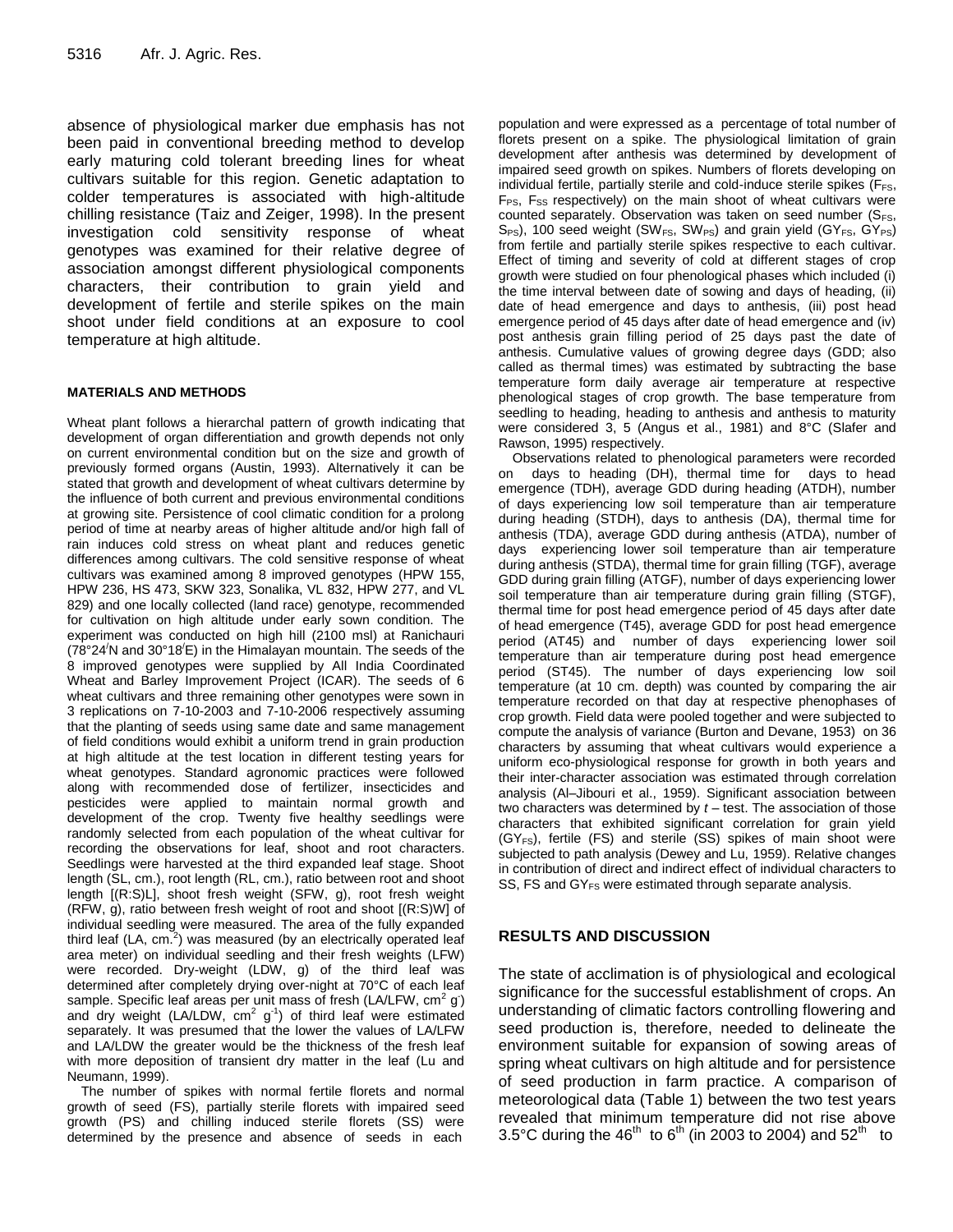| Year          | <b>Temperature</b>           |                            |                |      |        |      |      |        |      | <b>Meteoroligical week</b> |      |      |      |      |      |        |
|---------------|------------------------------|----------------------------|----------------|------|--------|------|------|--------|------|----------------------------|------|------|------|------|------|--------|
|               | (°C)<br>and<br>rainfall (mm) | 40                         | 41             | 42   | 43     |      | 44   | 45     | 46   | 47                         | 48   | 49   |      | 50   | 51   | 52     |
|               | Maximum temp.                | 23.0                       | 22.0           | 22.3 | 20.0   |      | 20.5 | 19.5   | 14.3 | 16.7                       | 15.7 |      | 15.3 | 13.0 | 11.7 | 10.2   |
| 2003-<br>2004 | Minimum temp.                | 9.4                        | 8.3            | 8.1  | 7.0    |      | 7.1  | 5.3    | 3.5  | 2.7                        | 1.8  |      | 2.4  | 2.1  | 0.0  | $-0.6$ |
|               | Rainfall                     | 0.0                        | 0.0            | 0.0  | 0.0    |      | 0.0  | 0.0    | 14.8 | 2.6                        | 0.0  |      | 0.0  | 48.4 | 3.3  | 8.6    |
|               | Maximum temp.                | 23.7                       | 22.4           | 20.7 |        | 18.0 | 20.0 | 19.6   | 17.7 | 16.2                       | 14.9 |      | 13.7 | 13.7 | 15.5 | 14.4   |
| 2006-<br>2007 | Minimum temp.                | 12.6                       | 12.4           | 9.1  | 7.9    |      | 8.1  | 8.1    | 7.0  | 4.6                        | 2.5  |      | 4.6  | 2.5  | 3.8  | 2.6    |
|               | Rainfall                     | 0.0                        | 1.6            | 40.0 | 0.9    |      | 0.0  | 0.0    | 0.0  | 3.4                        | 0.0  |      | 25.6 | 29.4 | 0.0  | 0.0    |
|               | <b>Temperature</b>           | <b>Meteoroligical week</b> |                |      |        |      |      |        |      |                            |      |      |      |      |      |        |
| Year          | (°C)<br>and<br>rainfall (mm) | 1                          | $\overline{2}$ | 3    | 4      | 5    | 6    | 7      | 8    | 9                          | 10   | 11   | 12   | 13   | 14   | 15     |
|               | Maximum temp.                | 12.0                       | 13.3           | 12.5 | 8.3    | 9.1  | 12.2 | 15.4   | 17.4 | 19.4                       | 20.2 | 21.8 | 25.1 | 22.7 | 24.7 | 26.2   |
| 2003-<br>2004 | Minimum temp.                | $-0.1$                     | 1.0            | 1.2  | $-0.9$ | 1.3  | 2.9  | 5.3    | 5.9  | 7.9                        | 8.3  | 11.4 | 13.3 | 9.9  | 11.9 | 13.4   |
|               | Rainfall                     | 0.0                        | 0.0            | 5.2  | 86.3   | 30.4 | 0.0  | 0.0    | 0.0  | 0.0                        | 0.0  | 0.0  | 0.0  | 0.0  | 0.0  | 4.1    |
|               | Maximum temp.                | 13.1                       | 11.9           | 11.9 | 17.0   | 16.2 | 11.7 | 7.0    | 14.8 | 11.6                       | 15.5 | 13.0 | 19.9 | 21.7 | 23.6 | 23.3   |
| 2006-<br>2007 | Minimum temp.                | 0.4                        | 0.1            | 0.6  | 4.3    | 4.7  | 2.8  | $-0.6$ | 3.3  | 2.6                        | 4.5  | 3.0  | 7.3  | 10.8 | 10.5 | 12.4   |
|               | Rainfall                     | 0.0                        | 0.0            | 0.0  | 0.0    | 0.7  | 86.0 | 58.7   | 2.4  | 68.0                       | 3.4  | 80.9 | 10.2 | 0.0  | 0.0  | 0.0    |

**Table 1.** Temperature (°C) and rain fall (mm) experienced during 2003 to 2004 and 2006 to 2007 at experimental site.

 $11<sup>th</sup>$  (in 2006 to 2007) meteorological week (Figure 1). The post-winter period of growth in spring wheat cultivars suffered from cold stress under early planting of seeds in 2006 to 2007 mostly due to continuous fall of winter-rain, which had extended till the end of March. Otherwise the climatic condition after emergence of seedlings from field remained uniform in both years. The time of head emergence, which is a measure of genetic variation and of synchrony within each genotype in a specific environment, varied between two years at this elevation (Table 2). Most of the cultivars evaluated during 2003 to 2004 showed an early termination of vegetative growth. Head emergence of Local cultivars during 2006 to 2007 also fell within the range of the time period observed on 2003 to 2004 amongst the early-maturing genotypes under available moisture level in the soil and same management conditions of field. It was presumed that trivial differences in flowering ability caused by variation in cold sensitive response among genotypes and possibly synergistic interaction on genotype and environment between two years. The results of this investigation suggested that the qualitative differences in growth habit among spring wheat genotypes not only depend on physiological stimulus and its evocation at the apex of flowering but on genes governed earliness and vernalization requirement of plant (Akerman and MacKey, 1949; Stelamakh, 1990). About 70 to 75% differences in total length of wheat life cycle seem to be controlled by these genes (Stelamakh, 1981). The reducing effect of vernalization requirement in spring wheat cultivars had exposed the plants to grow at most sensitive stage of its

growth in cooler climatic condition on high hill during winter in both years.

Mean performances of wheat genotypes (Table 2) showed that both Sonalika and local cultivars, on respective years, experienced relatively high average thermal time for head emergence (ATDH) with less average GDD at post flowering period (ATGF and AT45) and maximum number of days for low soil temperature than air temperature at anthesis (STDA) and at post head emergence period of 45 days (ST45) while minimum number of days for low soil temperature was recorded at days to heading (STDH) and grain filling (STGF) period. The comparison between Sonalika and Local cultivars revealed that the later was the most susceptible wheat genotype to cool temperature as indicated by the presence of maximum number of sterile (SS) and partially sterile spikes (PS) in population, less number of fertile florets ( $F_{FS}$ ) on spike and low grain yield ( $GY_{FS}$  and  $GY_{PS}$ ). It was, therefore, apparent that the higher the number of days forlow soil temperature than air temperature during anthesis (STDA) and at post head emergence period of 45 days (ST45) the higher would be the development of cool temperature induced sterile spikes in population, which in turn reduced the physiological efficiency of grain production among spring wheat cultivars at high hills.

Analysis of variance (Table 3) appeared significant for all characters except  $F_{PS}$  and SW<sub>PS</sub>. This suggested that considerable variation was observed among these characters in spring wheat genotypes when exposed to sub-optimal low temperature on high hills. The correlation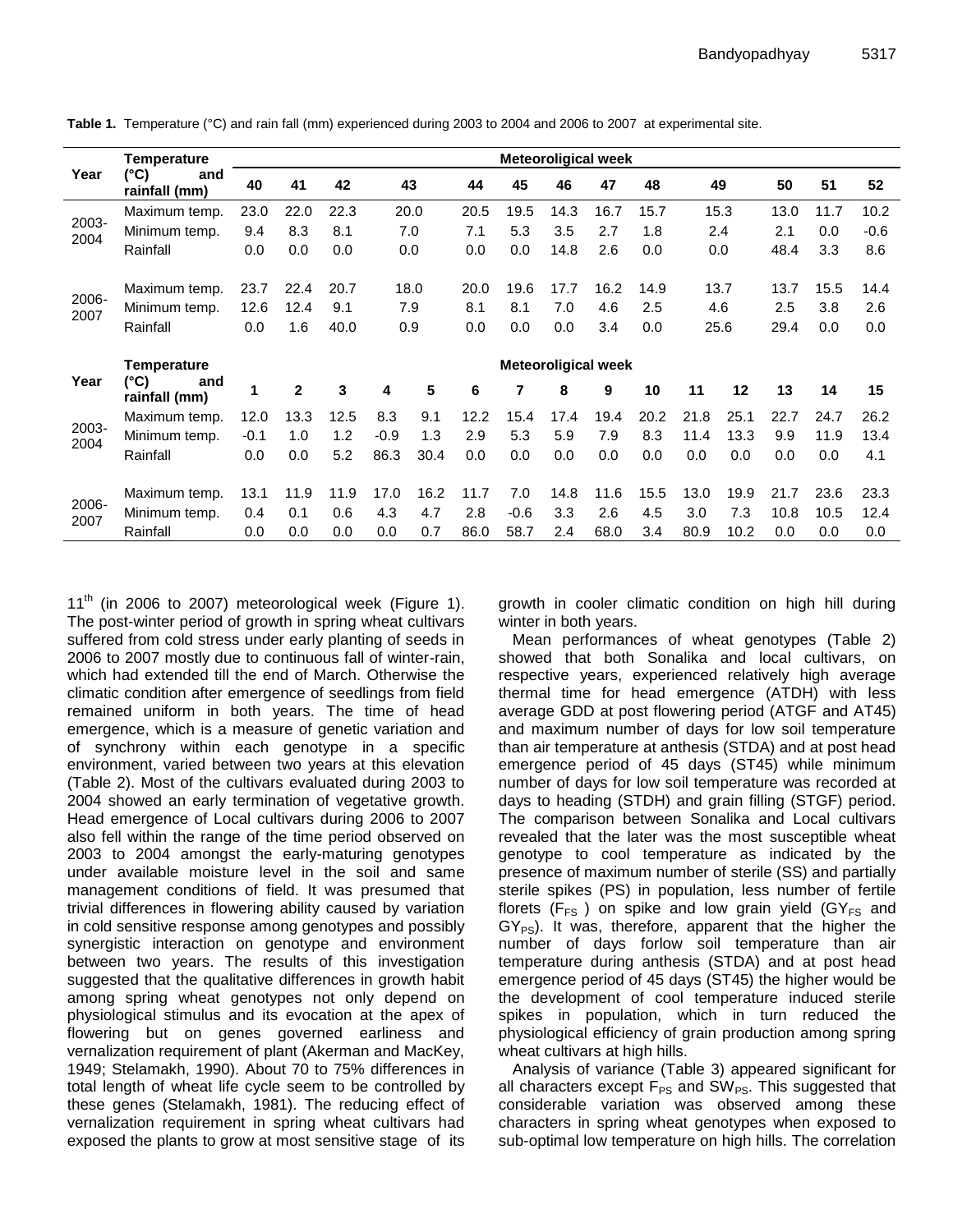|                   |          |                |               |                | Wheat genotypes |               |                |               |          |
|-------------------|----------|----------------|---------------|----------------|-----------------|---------------|----------------|---------------|----------|
| Characters*       |          | 2006-2007      |               |                |                 | 2003-2004     |                |               |          |
|                   | Local    | <b>HSPW277</b> | <b>VL 829</b> | <b>SKW 323</b> | <b>HPW 236</b>  | <b>HS 473</b> | <b>HPW 155</b> | <b>VL 832</b> | Sonalika |
| DH                | 104.66   | 126.33         | 140.66        | 108.00         | 112.33          | 108.00        | 108.00         | 103.66        | 91.00    |
| <b>TDH</b>        | 791.31   | 911.61         | 961.63        | 709.30         | 721.83          | 709.30        | 709.30         | 695.76        | 646.70   |
| <b>ATDH</b>       | 7.86     | 7.22           | 6.83          | 6.56           | 6.34            | 6.56          | 6.56           | 6.70          | 7.10     |
| <b>STDH</b>       | 49.66    | 63.33          | 67.33         | 32.33          | 33.00           | 32.33         | 32.33          | 30.33         | 23.00    |
| DA                | 20.00    | 20.00          | 20.00         | 25.00          | 23.33           | 25.00         | 25.00          | 25.00         | 20.00    |
| <b>TDA</b>        | 75.60    | 58.16          | 83.40         | 38.20          | 58.58           | 38.20         | 38.20          | 21.75         | 24.70    |
| <b>ATDA</b>       | 3.78     | 2.90           | 4.16          | 1.52           | 2.52            | 1.52          | 1.52           | 0.86          | 1.23     |
| <b>STDA</b>       | 13.33    | 5.00           | 5.33          | 3.66           | 3.00            | 3.66          | 3.66           | 5.00          | 10.00    |
| <b>TGF</b>        | $-15.15$ | 78.58          | 18.60         | 94.80          | 11.87           | 94.80         | 94.80          | 76.63         | $-15.15$ |
| <b>ATGF</b>       | $-0.60$  | 3.14           | 7.43          | 4.73           | 5.45            | 4.73          | 4.73           | 3.82          | $-0.62$  |
| <b>STGF</b>       | 5.66     | 7.33           | 13.00         | 4.33           | 7.00            | 5.00          | 5.00           | 4.00          | 3.00     |
| T45               | 60.45    | 137.08         | 268.41        | 133.00         | 177.31          | 133.00        | 133.00         | 98.38         | 9.15     |
| AT45              | 1.33     | 3.04           | 5.98          | 2.95           | 3.93            | 2.95          | 2.95           | 2.18          | 0.20     |
| <b>ST45</b>       | 19.00    | 12.33          | 18.33         | 8.66           | 10.00           | 8.66          | 8.66           | 9.00          | 13.00    |
| $F_{FS}$          | 14.00    | 20.33          | 20.33         | 21.33          | 20.66           | 20.33         | 20.66          | 21.33         | 18.00    |
| $F_{PS}$          | 17.00    | 20.00          | 20.66         | 25.33          | 20.00           | 21.33         | 19.66          | 22.33         | 18.00    |
| $S_{\mathsf{FS}}$ | 4.00     | 45.33          | 44.66         | 47.33          | 53.33           | 54.66         | 45.00          | 52.00         | 49.33    |
| $S_{PS}$          | 2.66     | 39.33          | 37.33         | 43.33          | 22.00           | 30.66         | 40.33          | 46.00         | 43.66    |
| SW <sub>FS</sub>  | 15.0     | 28.6           | 28.3          | 27.6           | 34.0            | 31.6          | 25.6           | 27.0          | 29.0     |
| SW <sub>PS</sub>  | 9.0      | 20.3           | 19.0          | 15.6           | 17.3            | 16.3          | 20.6           | 18.6          | 18.6     |
| FS                | 6.85     | 76.16          | 74.80         | 94.86          | 97.43           | 83.73         | 77.80          | 68.32         | 59.70    |
| PS                | 26.30    | 8.53           | 8.37          | 2.43           | 1.64            | 1.61          | 3.73           | 7.31          | 4.60     |
| SS                | 66.84    | 15.30          | 16.81         | 2.65           | 0.83            | 14.59         | 18.36          | 24.30         | 35.53    |
| GY <sub>FS</sub>  | 9.00     | 129.46         | 227.73        | 130.80         | 181.33          | 172.73        | 116.10         | 141.00        | 143.26   |
| GY <sub>PS</sub>  | 3.40     | 80.00          | 88.73         | 40.33          | 39.53           | 55.33         | 83.63          | 87.46         | 81.80    |
| <b>SL</b>         | 8.23     | 7.10           | 7.90          | 7.90           | 8.09            | 9.00          | 9.16           | 8.50          | 9.50     |
| <b>RL</b>         | 5.23     | 5.03           | 5.33          | 2.50           | 2.83            | 2.66          | 3.83           | 5.00          | 5.66     |
| (R: S) L          | 0.63     | 0.70           | 0.67          | 0.31           | 0.34            | 0.29          | 0.41           | 0.57          | 0.59     |
| <b>SFW</b>        | 0.06     | 0.04           | 0.05          | 0.04           | 0.07            | 0.08          | 0.08           | 0.05          | 0.06     |
| <b>RFW</b>        | 0.08     | 0.05           | 0.07          | 0.02           | 0.05            | 0.05          | 0.06           | 0.05          | 0.06     |
| $(R: S)$ W        | 1.19     | 1.25           | 1.23          | 0.50           | 0.69            | 0.79          | 1.13           | 1.03          | 1.30     |
| LA                | 20.66    | 22.33          | 21.66         | 24.00          | 24.66           | 25.00         | 24.33          | 23.33         | 23.00    |
| LFW               | 0.38     | 0.41           | 0.40          | 0.53           | 0.52            | 0.51          | 0.50           | 0.44          | 0.43     |
| <b>LA/LFW</b>     | 58.89    | 53.54          | 54.10         | 45.27          | 46.58           | 48.39         | 48.71          | 52.35         | 52.66    |
| LDW               | 0.03     | 0.04           | 0.05          | 0.10           | 0.10            | 0.07          | 0.07           | 0.06          | 0.04     |
| LA/LDW            | 538.98   | 536.20         | 363.16        | 226.33         | 231.30          | 323.36        | 324.76         | 351.66        | 526.60   |

**Table 2.** Mean performance of 9 wheat genotypes for 36 characters evaluated on 2003- 2004 and 2006-2007.

\*DH= Days to head emergence, TDH= Thermal time for head emergence, ATDH= Average thermal time for head emergence, STDH= number of days for low soil temperature than air temperature during head emergence, DA= Days to anthesis, TDA= Thermal time for anthesis, ATDA= Average thermal time for anthesis, STDA= Number of days for low soil temperature than air temperature during anthesis, TGF= Thermal time for grain filing (that is, period of 25 days after anthesis), ATGF= Average thermal time for grain filling, STGF= Number of days for low soil temperature than air temperature during grain filling, T45= Thermal time for post head emergence period (that is, 45 days after date of head emergence), AT45= Average thermal time at post head emergence period, ST45= Number of days for low soil temperature than air temperature at post head emergence period, FFS= number of florets on fertile spike, FPS¬= Number of florets on partially sterile spike with impaired seed growth, SFS = Number of seed on fertile spikes, SPS= Number of seeds on partially sterile spike with impaired seed growth, SWFS = 1000 Seed weight for fertile spike, SWPS= Seed weight for partially sterile spike with impaired seed growth, FS = Percent of fertile spike, PS = Percent of partially sterile spike with impaired seed growth, SS = Percent of cool induced sterile spike, GYFS Grain yield for fertile spike, GYPS= Grain yield for partially sterile spike with impaired seed growth, SL= Shhot length, RL= Root length, (R : S) L= ratio of root:shoot length, SFW= Fresh weight of shoot, RFW= Fresh weight of root, (R : S) W= Ratio of root: shoot fresh weight, LA= Leaf area, LFW= Fresh weight of leaf, LA/LFW= Specific leaf area per unit mass of leaf fresh weight, LDW=Dry weight of leaf, LA/LDW= Specific leaf area per unit mass of leaf dry weight.

coefficient values (Table 3) revealed that FS constituted significant association with 27 characters, while PS and SS showed significant correlation with 10 and 25 characters respectively.  $GY_{FS}$  had significant relation with

15 characters.  $GY_{PS}$  on the contrary, exhibited strong significant association with five combinations. A perusal of results on correlation analysis revealed that 12 combinations appeared significant for  $GY_{FS}$ , FS and SS.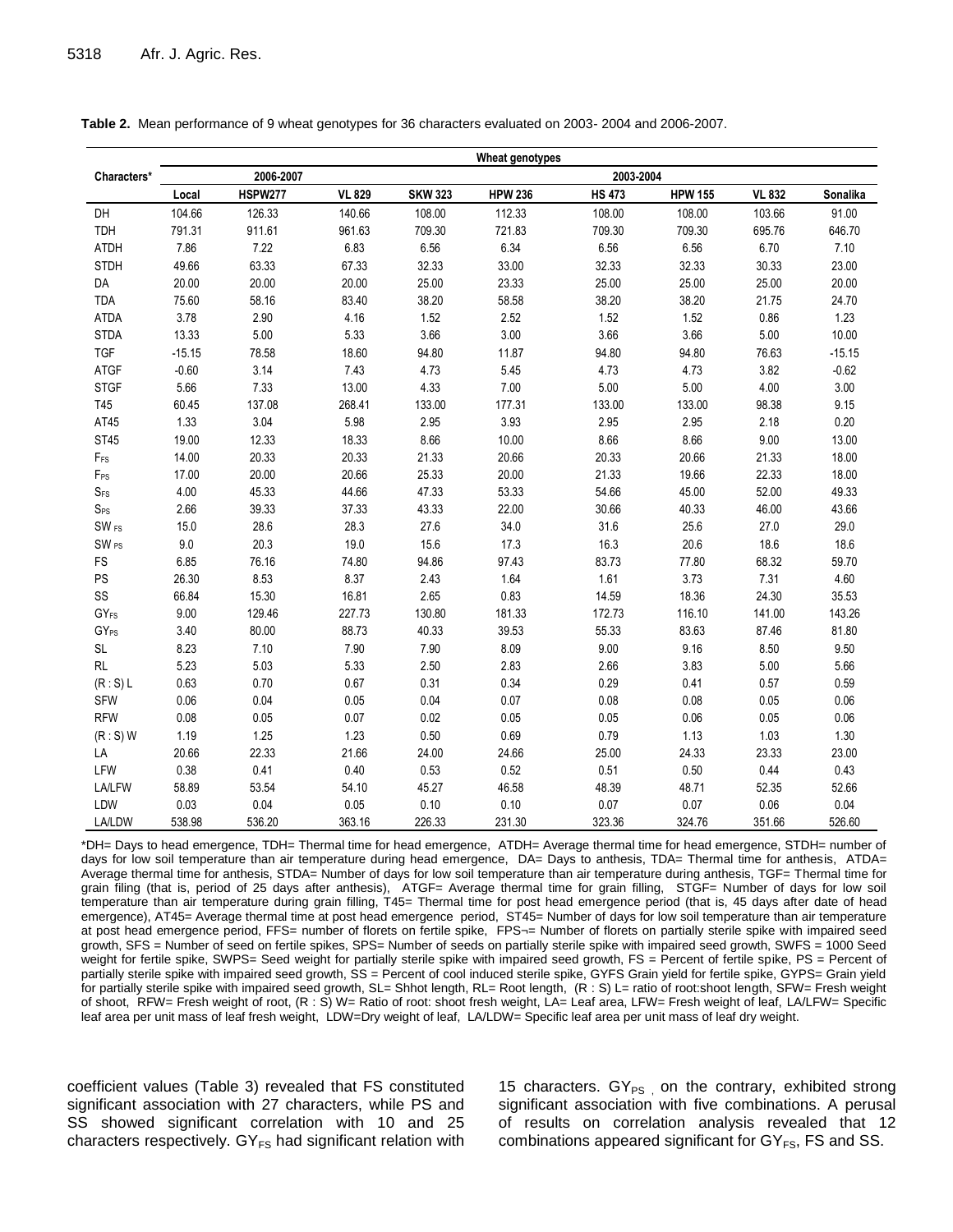**Table 3.** Analysis of variance of characters and their correlation coefficient values with different nature of spikes and grain yield of wheat cultivars at high altitude.

|                   |             | <b>ANOVA</b>        |          |                                            |                                                                  | <b>Correlation coefficient values</b>         |                                |                                                                      |
|-------------------|-------------|---------------------|----------|--------------------------------------------|------------------------------------------------------------------|-----------------------------------------------|--------------------------------|----------------------------------------------------------------------|
|                   |             | Source of variance# |          |                                            | Nature of spike                                                  |                                               |                                | Grain yield procured from<br>different nature of spike               |
| <b>Characters</b> | Replication | Genotypes           | Error    | <b>Fertile with</b><br>normal<br>seed (FS) | <b>Partially</b><br>sterile with<br>impaired seed<br>growth (PS) | Cool induced<br>sterile with<br>no seeds (SS) | Fertile<br>(GY <sub>FS</sub> ) | Partially sterile and<br>impaired seed<br>growth (GY <sub>PS</sub> ) |
| DH                | 24.93       | 613.64**            | 15.84    | 0.269                                      | 0.025                                                            | $-0.331$                                      | $0.406*$                       | 0.198                                                                |
| <b>TDH</b>        | 249.83      | 34319.13**          | 269.08   | $-0.086$                                   | 0.234                                                            | $-0.014$                                      | 0.177                          | 0.135                                                                |
| <b>ATDH</b>       | 0.10        | $0.65**$            | 0.03     | $-0.870**$                                 | $0.511**$                                                        | $0.785**$                                     | $-0.517**$                     | $-0.234$                                                             |
| <b>STDH</b>       | 6.37        | 746.73**            | 5.24     | $-0.181$                                   | 0.330                                                            | 0.055                                         | 0.074                          | 0.052                                                                |
| DA                | 0.95        | 18.98**             | 0.95     | $0.485*$                                   | $-0.349$                                                         | $-0.406*$                                     | 0.070                          | 0.054                                                                |
| <b>TDA</b>        | 381.05      | 1405.40*            | 162.08   | $-0.168$                                   | 0.317                                                            | 0.045                                         | 0.120                          | $-0.244$                                                             |
| <b>ATDA</b>       | 0.92        | $4.13**$            | 0.36     | $-0.251$                                   | 0.364                                                            | 0.121                                         | 0.093                          | $-0.214$                                                             |
| <b>STDA</b>       | 13.814      | 98.87**             | 18.02    | $-0.860**$                                 | $0.400*$                                                         | $0.827**$                                     | $-0.487**$                     | $-0.290$                                                             |
| <b>TGF</b>        | 456.96      | 11846.24**          | 732.75   | $0.671**$                                  | $-0.352$                                                         | $-0.625**$                                    | $0.617**$                      | 0.283                                                                |
| <b>ATGF</b>       | 0.59        | 21.66**             | 1.13     | $0.724**$                                  | $-0.397*$                                                        | $-0.666**$                                    | $0.598**$                      | 0.269                                                                |
| <b>STGF</b>       | 0.48        | 26.12*              | 3.43     | 0.122                                      | $-0.053$                                                         | $-0.117$                                      | $0.429*$                       | 0.132                                                                |
| T45               | 1579.61     | 15701.68**          | 1244.27  | $0.518**$                                  | $-0.201$                                                         | $-0.516**$                                    | $0.563**$                      | 0.164                                                                |
| AT45              | 0.79        | $7.80**$            | 0.60     | $0.518**$                                  | $-0.200$                                                         | $-0.517**$                                    | $0.562**$                      | 0.165                                                                |
| <b>ST45</b>       | 4.459       | $51.20**$           | 7.63     | $-0.591**$                                 | 0.274                                                            | $0.570**$                                     | $-0.093$                       | $-0.163$                                                             |
| FFS               | 5.77        | $16.41*$            | 4.06     | $0.790**$                                  | $-0.310$                                                         | $-0.788**$                                    | $0.543**$                      | $0.422*$                                                             |
| F <sub>PS</sub>   | 2.25        | 17.67               | 6.17     | $0.485*$                                   | $-0.224$                                                         | $-0.468*$                                     | 0.151                          | 0.046                                                                |
| $S_{FS}$          | 7.14        | 715.37**            | 9.73     | $0.862**$                                  | $-0.600**$                                                       | $-0.732**$                                    | $0.623**$                      | $0.526**$                                                            |
| $S_{PS}$          | 12.70       | 577.89**            | 74.32    | $0.523**$                                  | $-0.354$                                                         | $-0.449*$                                     | 0.297                          | $0.764**$                                                            |
| SW <sub>FS</sub>  | 0.69        | $0.83*$             | 0.30     | $0.676**$                                  | $-0.141$                                                         | $-0.736**$                                    | $0.623**$                      | 0.250                                                                |
| SW <sub>PS</sub>  | 0.15        | 0.37                | 0.23     | $0.428*$                                   | $-0.104$                                                         | $-0.458*$                                     | 0.324                          | $0.726**$                                                            |
| FS                | 131.33      | 2162.80**           | 78.97    | 1.00                                       | $-0.564**$                                                       | $-0.913**$                                    | $0.633**$                      | 0.351                                                                |
| PS                | 113.51      | 176.88              | 100.06   | $-0.564**$                                 | 1.00                                                             | 0.178                                         | $-0.437*$                      | $-0.249$                                                             |
| SS                | 434.34      | 1185.18**           | 181.86   | $-0.913**$                                 | 0.178                                                            | 1.00                                          | $-0.538**$                     | $-0.295$                                                             |
| GY <sub>FS</sub>  | 451.13      | 10653.13**          | 1823.96  | $0.633**$                                  | $-0.437*$                                                        | $-0.538**$                                    | 1.00                           | $0.476**$                                                            |
| GY <sub>PS</sub>  | 133.76      | 2624.74*            | 901.24   | $0.511***$                                 | $-0.249$                                                         | $-0.295$                                      | $0.476*$                       | 0.178                                                                |
| <b>SL</b>         | 0.30        | $1.67*$             | 0.17     | $-0.041$                                   | $-0.100$                                                         | 0.097                                         | $-0.011$                       | 0.270                                                                |
| RL                | 0.30        | $4.90*$             | 0.74     | $-0.523**$                                 | 0.235                                                            | $0.507**$                                     | $-0.062$                       | 0.238                                                                |
| (R: S) L          | 0.001       | $0.079*$            | 0.008    | $-0.499**$                                 | 0.259                                                            | $0.467*$                                      | $-0.059$                       | $-0.147$                                                             |
| <b>SFW</b>        | 0.00003     | $0.00072*$          | 0.00012  | 0.057                                      | $-0.045$                                                         | $-0.046$                                      | 0.069                          | $-0.039$                                                             |
| <b>RFW</b>        | 0.000003    | $0.00080*$          | 0.00014  | $-0.535**$                                 | 0.265                                                            | $0.507**$                                     | 0.006                          | 0.344                                                                |
| $(R: S)$ W        | 0.09        | $0.24**$            | 0.01     | $-0.486**$                                 | 0.189                                                            | $0.486**$                                     | $-0.093$                       | 0.216                                                                |
| LA                | 0.77        | $6.33**$            | 1.27     | $0.614**$                                  | $-0.601**$                                                       | $-0.435*$                                     | 0.286                          | $-0.041$                                                             |
| LFW               | 0.005       | $0.098*$            | 0.004    | $0.676**$                                  | $-0.515**$                                                       | $-0.551**$                                    | 0.219                          | 0.271                                                                |
| LA/LFW            | 3.21        | 34.48**             | 1.37     | $-0.605**$                                 | 0.322                                                            | $0.562**$                                     | $-0.101$                       | $-0.124$                                                             |
| LDW               | 0.000016    | 0.00195*            | 0.000009 | $0.705***$                                 | $-0.433*$                                                        | $-0.626**$                                    | 0.282                          | $-0.030$                                                             |
| LA/LDW            | 158.97      | 46581.86**          | 73.70    | $-0.706**$                                 | $0.402*$                                                         | $0.644**$                                     | $-0.345$                       | 0.096                                                                |

\*\*, \* Significant at 1 and 5% level of probability; # df for replication, genotype and error are 2,8 and 16 respectively.

Different nature of spike (FS, PS, and SS) showed significant correlation with  $GY_{FS}$  at different magnitude and direction. FS and  $GY_{FS}$  registered positive significant association with TGF, ATGF, T45 and AT45. This indicated that an increase in percent of fertile florets in population and favourable air temperature during post

head emergence and grain filling period encouraged the production of grain yield at high altitude. Direct proportionate significant positive association of ATDH and STDA with PS and SS and significant inverse relation to FS and  $GY_{FS}$  suggested that average thermal time during head emergence (ATDH) and number of days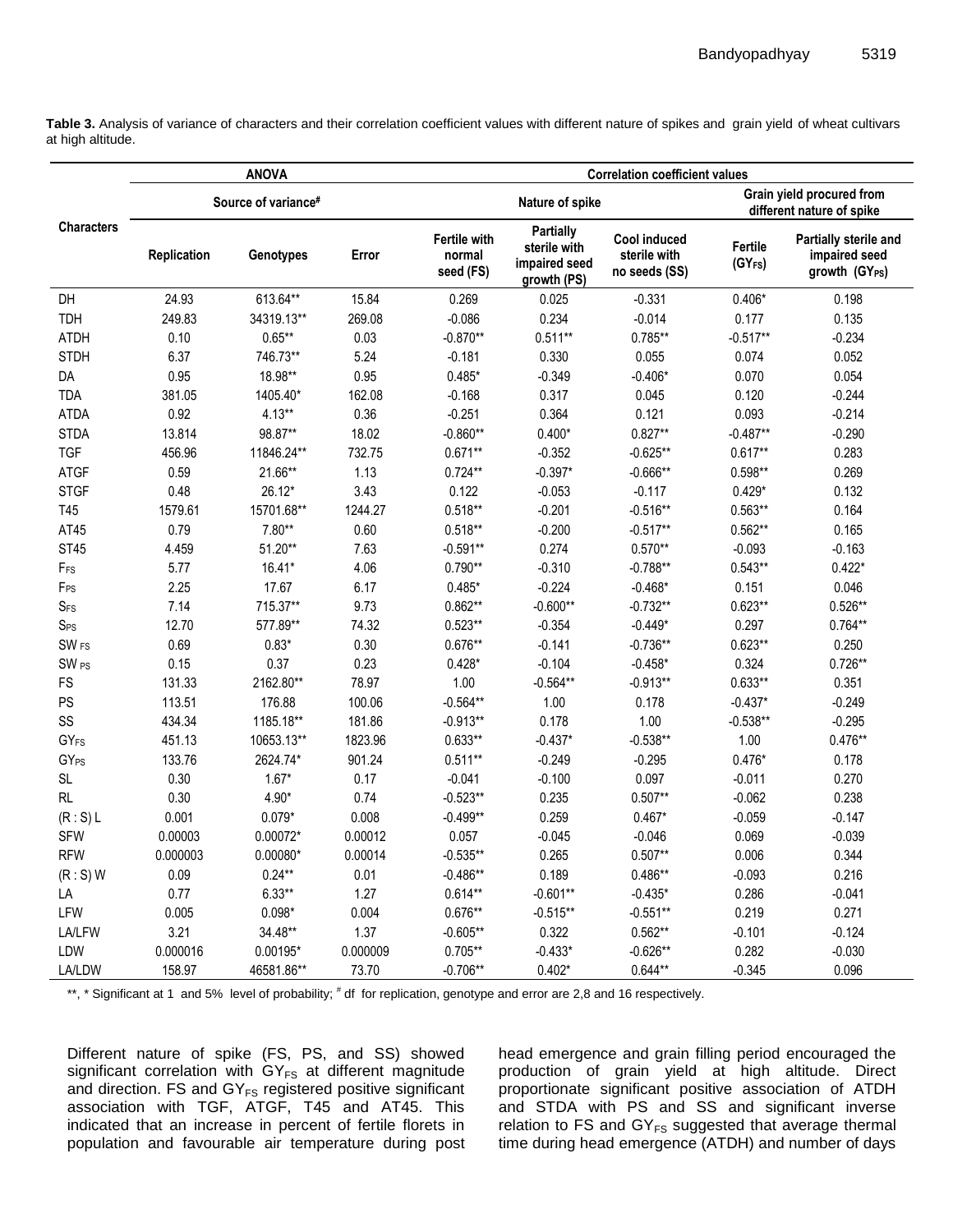| <b>Character</b> | <b>ATDH</b> | <b>STDA</b> | <b>TGF</b> | <b>ATGF</b> | <b>STGF</b> | T45        | AT45       | $F_{FS}$   | $\mathbf{S}_{\texttt{FS}}$ | $S_{PS}$  | $SW_{FS}$  | $SW_{PS}$ |
|------------------|-------------|-------------|------------|-------------|-------------|------------|------------|------------|----------------------------|-----------|------------|-----------|
| DH               | $-0.080$    | $-0.360$    | $0.785**$  | $0.695**$   | $0.856**$   | $0.877**$  | $0.878**$  | 0.278      | 0.072                      | 0.014     | 0.193      | 0.058     |
| <b>ATDH</b>      |             | $0.741**$   | $-0.615**$ | $-0.696**$  | $-0.047$    | $-0.458*$  | $-0.458*$  | $-0.754**$ | $-0.792**$                 | $-0.410*$ | $-0.496**$ | $-0.030$  |
| <b>STDA</b>      |             |             | $-0.715**$ | $-0.780**$  | $-0.085$    | $-0.551**$ | $-0.551**$ | $-0.715**$ | $-0.754**$                 | $-0.419*$ | $-0.623**$ | $-0.241$  |
| <b>TGF</b>       |             |             |            | $0.985**$   | $0.687**$   | $0.956**$  | $0.956**$  | $0.600**$  | $0.491**$                  | 0.233     | 0.374      | 0.046     |
| <b>ATGF</b>      |             |             |            |             | $0.569**$   | $0.915**$  | $0.915**$  | $0.638**$  | $0.539**$                  | 0.262     | 0.378      | 0.052     |
| <b>STGF</b>      |             |             |            |             |             | $0.790**$  | $0.790**$  | 0.172      | $-0.036$                   | $-0.146$  | 0.118      | $-0.182$  |
| T45              |             |             |            |             |             |            | $1.000**$  | $0.443*$   | 0.277                      | 0.035     | 0.270      | $-0.053$  |
| AT45             |             |             |            |             |             |            |            | $0.443*$   | 0.278                      | 0.037     | 0.270      | $-0.053$  |
| $F_{FS}$         |             |             |            |             |             |            |            |            | $0.712**$                  | $0.565**$ | $0.565**$  | 0.272     |
| $S_{FS}$         |             |             |            |             |             |            |            |            |                            | $0.658**$ | $0.673**$  | 0.337     |
| $S_{PS}$         |             |             |            |             |             |            |            |            |                            |           | 0.192      | $0.764**$ |
| $SW_{FS}$        |             |             |            |             |             |            |            |            |                            |           |            | 0.202     |

**Table 4.** Correlation coefficient values of different phonological parameter and yield component traits of wheat cultivars.

\*, \* Significant at 1 and 5% level of probability.

for low soil temperature than air temperature at anthesis (STDA) possibly controlled the fertility factors of florets and physiological ability of grain production among wheat cultivars (Wiegand and Cuellar, 1981) at high altitude. The association of DA with FS and SS indicated that ecophysiological constraints possibly induced variation in development of fertile and sterile floret of spring wheat cultivars under hierarchial mode of growth at DA on high altitude. The correlation between ATDH with STDA appeared positive and significant (Table 4). A perusal of data revealed that high average thermal time for head emergence (ATDH) and greater number of days for low soil temperature than air temperature at days to anthesis (STDA) reduced the development of potential sink capacity (that is,  $F_{FS}$ ,  $S_{FS}$  and  $SW_{FS}$ ) among wheat cultivars. ATDH and STDA also established strong significant relation to leaf, shoot and root characters at different magnitude and direction (Table 5). This suggested that low soil temperature possibly exerted its influence on reducing root hydraulic conductivity (Kramer, 1983. Fennell and Markhart, 1997) and subsequently induced water deficit in shoot (Fennell et al., 1990) and affected the growth of grains on spike through arresting the normal physiological activities of plants. Changes in R:S ratios thus became necessary in controlling the stress factors associated with low temperature and limited supply of water during crop growth (Wlison, 1988). Inter character association revealed that a strong relation existed among leaf, shoot and root characters (Table 6). It was, therefore, apparent that wheat cultivars with FS possessed greater tolerance capacity to cold stress and encouraged the production of grain yield at high hills through adjusting its morphological characters of leaf, shoot and root characters and through commensurate increase in sink attributes. This study, therefore, indicated that cultivars with fertile spikes was characterized by expanded leaf area with greater thickness and weight of fresh leaf couple with transient deposition of more dry matter and relatively less root system (length and weight). Smaller R:S ratios seemed to exhibit adaptive

potential to cold stress situation as it was observed more frequently among winter cultivars than in spring cultivars (Equiza et al., 2001; Subedi et al., 1998). None of the parameters related to leaf, shoot and root characters, however, exhibited significant association with  $GY_{FS}$  and  $GY_{PS}$ .

The path coefficient analysis (Table 7) revealed that ATDH and STDA had significant positive correlation and contributed direct positive effect to SS. This indicated that development of cool temperature induced floret sterility in wheat cultivars increases through a concomitant increase in average GDD during head emergence and number of days for low soil temperature than air temperature at anthesis. TGF, T45 and FS appeared as major indirect contributor for establishing desired correlation of SS with other characters. The residual effect  $(R^2 = 0.1055)$ indicated that 89.45% variability on chilling induced floret sterility on spike in wheat population could be explained effectively through involving 12 common characters. The consideration of leaf, shoot and root characters in path analysis seemed to explain more details about variability in wheat population. The direct positive effect and positive significant correlation of AT45,  $GY_{FS}$  and ATGF to FS and their major indirect contribution through other characters suggested that an increase in average thermal time during post head emergence and grain filling period and the ability for producing high grain yield at high altitude indicated the presence of fertile florets on spike in wheat population. Residual effect  $(R^2 = 0.0186)$ suggested that 98.14% variability on development of fertile florets on spike in wheat population could be explained effectively through involving these characters.

Path analysis for  $GY_{FS}$  indicated that those characters (viz., TGF and FS) that discouraged the development of sterile floret on spike of main shoot at an exposure to cool climatic condition had showed their ability to enhance higher grain yield in wheat population. Residual effect ( $R^2$  = 0.1230) indicated that the association of 12 characters had enabled to explain 87. 70% variability on grain yield procured from normal fertile spikes.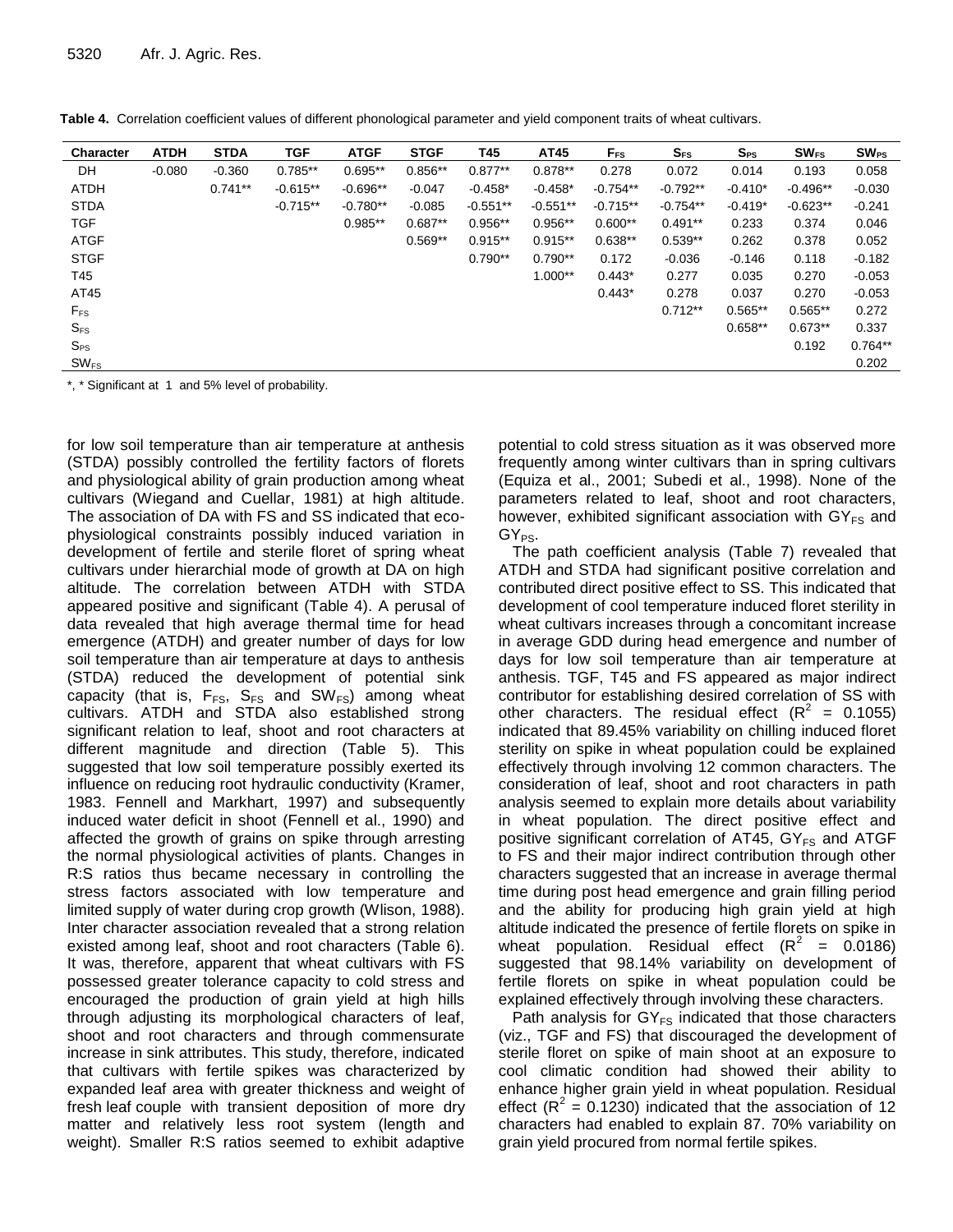| <b>Character</b> | DH         | <b>ATDH</b> | <b>STDA</b> | TGF        | <b>ATGF</b> | <b>STGF</b> | T45       | AT45      | F <sub>FS</sub> | $S_{FS}$   | $S_{PS}$  | <b>SW<sub>FS</sub></b> | <b>SW<sub>PS</sub></b> |
|------------------|------------|-------------|-------------|------------|-------------|-------------|-----------|-----------|-----------------|------------|-----------|------------------------|------------------------|
| SL               | $-0.588**$ | $-0.167$    | 0.087       | $-0.304$   | $-0.243$    | $-0.437*$   | $-0.398*$ | $-0.397*$ | $-0.024$        | 0.154      | 0.154     | 0.045                  | 0.275                  |
| <b>RL</b>        | 0.102      | $0.540**$   | $0.489**$   | $-0.257$   | $-0.358$    | 0.185       | $-0.160$  | $-0.159$  | $-0.285$        | $-0.293$   | $-0.049$  | 0.166                  | 0.237                  |
| $(R:S)$ L        | 0.303      | $0.591***$  | $0.446*$    | $-0.151$   | $-0.271$    | 0.328       | $-0.027$  | $-0.026$  | $-0.271$        | $-0.331$   | $-0.082$  | $-0.178$               | 0.182                  |
| <b>SW</b>        | $-0.232$   | $-0.238$    | $-0.025$    | $-0.013$   | 0.047       | $-0.105$    | $-0.001$  | $-0.001$  | $-0.125$        | $-0.026$   | $-0.247$  | 0.003                  | $-0.166$               |
| <b>RW</b>        | 0.008      | $0.422*$    | $0.543**$   | $-0.249$   | $-0.313$    | 0.238       | 0.105     | $-0.104$  | $-0.449*$       | $-0.469*$  | $-0.412*$ | $-0.205$               | $-0.136$               |
| (R:S)W           | 0.108      | $0.531**$   | $0.471*$    | $-0.265$   | $-0.360$    | 0.228       | $-0.188$  | $-0.187$  | $-0.268$        | $-0.295$   | 0.004     | $-0.169$               | 0.302                  |
| LA               | $-0.233$   | $-0.704**$  | $-0.504**$  | 0.258      | 0.376       | $-0.261$    | 0.097     | 0.094     | $0.407*$        | $0.615**$  | 0.303     | 0.350                  | 0.104                  |
| LFW              | $-0.237$   | $-0.770**$  | $-0.593**$  | 0.292      | $0.415*$    | $-0.276$    | 0.142     | 0.140     | $0.441*$        | $0.561**$  | 0.190     | 0.339                  | $-0.078$               |
| <b>LA/LFW</b>    | 0.205      | 0.696**     | $0.563**$   | $-0.267$   | $-0.370$    | 0.241       | $-0.151$  | $-0.150$  | $-0.404*$       | $-0.417*$  | $-0.061$  | $-0.266$               | 0.238                  |
| LDW              | $-0.021$   | $-0.789**$  | $-0.656**$  | $0.488**$  | $0.592**$   | $-0.062$    | 0.363     | 0.362     | $0.487*$        | $0.494*$   | 0.128     | 0.292                  | $-0.220$               |
| LA/LDW           | $-0.090$   | $0.835**$   | $0.716**$   | $-0.617**$ | $-0.715**$  | $-0.044$    | $-0.480*$ | $-0.480*$ | $-0.551**$      | $-0.526**$ | 0.181     | $-0.298$               | 0.175                  |

**Table 5.** Correlation of leaf, shoot and root characters with different phonological parameters and yield component traits of wheat cultivars.

\*\*, \* significant at 1 and 5% level of probability.

**Table 6.** Correlation coefficient values of leaf, shoot and root characters of wheat cultivars.

| <b>Character</b> | <b>RL</b> | (R:S)L    | <b>SW</b>  | <b>RW</b> | (R:S)W    | LA         | <b>LFW</b> | <b>LA/LFW</b> | <b>LDW</b> | <b>LA/LDW</b> |
|------------------|-----------|-----------|------------|-----------|-----------|------------|------------|---------------|------------|---------------|
| SL               | 0.097     | $-0.209$  | $0.511**$  | 0.311     | 0.204     | 0.202      | 0.153      | $-0.089$      | $-0.033$   | $-0.018$      |
| <b>RL</b>        |           | $0.950**$ | $-0.458*$  | $0.454*$  | $0.847**$ | $-0.586**$ | $-0.775**$ | $0.798**$     | $-0.769**$ | $0.710**$     |
| (R:S)L           |           |           | $-0.582**$ | 0.362     | $0.793**$ | $-0.632**$ | $-0.815**$ | $0.828**$     | $-0.769**$ | $0.724**$     |
| <b>SW</b>        |           |           |            | $0.455*$  | $-0.144$  | 0.326      | 0.326      | $-0.260$      | 0.221      | $-0.246$      |
| <b>RW</b>        |           |           |            |           | $0.654**$ | $-0.379*$  | $-0.533**$ | $0.581**$     | $-0.566**$ | $0.498**$     |
| (R: S)W          |           |           |            |           |           | $-0.502**$ | $-0.742**$ | $0.818**$     | $-0.820**$ | $0.753**$     |
| LA               |           |           |            |           |           |            | $0.893**$  | $-0.603**$    | $0.680**$  | $-0.593**$    |
| <b>LFW</b>       |           |           |            |           |           |            |            | $-0.896**$    | $0.879**$  | $-0.785**$    |
| LA/LFW           |           |           |            |           |           |            |            |               | $0.885**$  | $0.812**$     |
| <b>LDW</b>       |           |           |            |           |           |            |            |               |            | $-0.957**$    |

\*\*, \*Significant at 1 and 5% level of probability.

Ĭ.

**Table 7.** Direct (diagonal) and indirect (off diagonal) effect of path analysis on wheat cultivars at high altitude for cold induced sterile spikes (SS), normal fertile spikes (FS) and grain yield  $(GY_{FS})$  obtained from normal fertile spikes.

| <b>Character</b>       | ATDH        | <b>STDA</b> | TGF        | <b>ATGF</b> | T45        | AT45      | Frs      | <b>SFS</b> | <b>SW<sub>FS</sub></b> | FS       | <b>GY<sub>FS</sub></b> | $r^2$ (SS) |
|------------------------|-------------|-------------|------------|-------------|------------|-----------|----------|------------|------------------------|----------|------------------------|------------|
| <b>ATDH</b>            | 0.049       | 0.067       | 1.192      | $-2.190$    | 51.102     | $-50.648$ | 0.049    | 0.235      | 0.074                  | 1.216    | $-0.363$               | $0.785***$ |
| <b>STDA</b>            | 0.036       | 0.091       | 1.385      | $-2.455$    | 61.479     | $-60.932$ | 0.046    | 0.224      | 0.091                  | 1.202    | $-0.342$               | $0.827**$  |
| <b>TGF</b>             | $-0.030$    | $-0.065$    | $-1.938$   | 3.100       | $-106.668$ | 105.719   | $-0.039$ | $-0.146$   | $-0.053$               | $-0.938$ | 0.433                  | $-0.625**$ |
| <b>ATGF</b>            | $-0.034$    | $-0.071$    | $-1.909$   | 3.147       | $-102.094$ | 101.185   | $-0.041$ | $-0.160$   | $-0.055$               | $-1.054$ | 0.420                  | $-0.666**$ |
| T45                    | $-0.022$    | $-0.050$    | $-1.853$   | 2.880       | $-111.578$ | 110.585   | $-0.028$ | $-0.082$   | $-0.038$               | $-0.724$ | 0.395                  | $-0.516**$ |
| AT45                   | $-0.022$    | $-0.050$    | $-1.853$   | 2.880       | $-111.578$ | 110.585   | $-0.028$ | $-0.082$   | $-0.038$               | $-0.724$ | 0.394                  | $-0.517**$ |
| F <sub>FS</sub>        | $-0.037$    | $-0.065$    | $-1.163$   | 2.008       | -49.429    | 48.989    | $-0.065$ | $-0.211$   | $-0.083$               | $-1.104$ | 0.381                  | $-0.780**$ |
| $S_{FS}$               | $-0.039$    | $-0.068$    | $-0.951$   | 1.696       | $-30.907$  | 30.742    | $-0.046$ | $-0.297$   | $-0.093$               | $-1.205$ | 0.437                  | $-0.732**$ |
| <b>SW<sub>FS</sub></b> | $-0.027$    | $-0.062$    | $-0.790$   | 1.328       | $-32.804$  | 32.512    | $-0.041$ | $-0.210$   | $-0.132$               | $-0.945$ | 0.437                  | $-0.736**$ |
| <b>FS</b>              | $-0.042$    | $-0.078$    | $-1.300$   | 2.373       | $-57.797$  | 57.283    | $-0.051$ | $-0.256$   | $-0.089$               | $-1.398$ | 0.444                  | $-0.913**$ |
| <b>GYFS</b>            | $-0.025$    | $-0.044$    | $-1.195$   | 1.882       | $-62.818$  | 62.149    | $-0.035$ | $-0.185$   | $-0.082$               | $-0.885$ | 0.702                  | $-0.538**$ |
| $R^2 = 0.1055$         |             |             |            |             |            |           |          |            |                        |          |                        |            |
| <b>Character</b>       | <b>ATDH</b> | <b>STDA</b> | <b>TGF</b> | <b>ATGF</b> | T45        | AT45      | Frs      | $S_{FS}$   | <b>SW<sub>FS</sub></b> | SS       | <b>GY<sub>FS</sub></b> | $r2$ (FS)  |
| ATDH                   | 0.004       | $-0.057$    | 1.448      | $-1.666$    | 28.356     | $-28.416$ | $-0.080$ | $-0.068$   | 0.009                  | $-0.214$ | $-0.186$               | $-0.870**$ |
| <b>STDA</b>            | 0.003       | $-0.077$    | 1.683      | $-1.867$    | 34.114     | $-34.186$ | $-0.076$ | $-0.065$   | 0.011                  | $-0.226$ | $-0.175$               | $-0.860**$ |
| <b>TGF</b>             | $-0.002$    | 0.055       | $-2.355$   | 2.358       | $-59.189$  | 59.314    | 0.064    | 0.042      | $-0.006$               | 0.170    | 0.222                  | $0.671**$  |
| SS                     | $-0.103$    | 0.124       | $-3.204$   | 3.504       | $-51.523$  | 51.686    | 0.122    | 0.139      | $-0.155$               | $-1.938$ | 0.810                  | $-0.538**$ |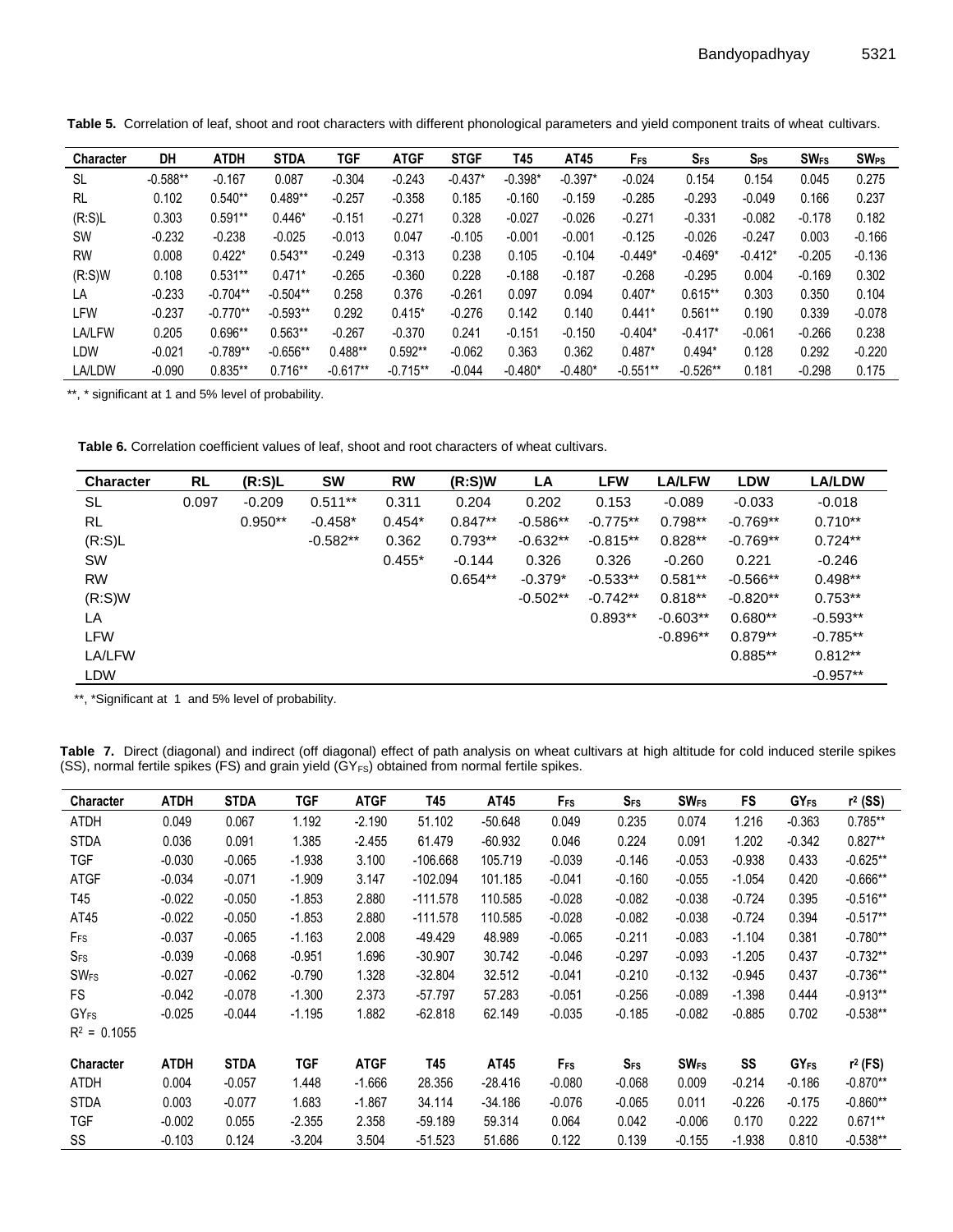| <b>Table 7.</b> Contd. |  |
|------------------------|--|
|------------------------|--|

| <b>ATGF</b>            | $-0.003$    | 0.060       | $-2.319$ | 2.393       | $-56.651$ | 56.771    | 0.068           | 0.046      | $-0.006$               | 0.182     | 0.215    | $0.754**$                 |
|------------------------|-------------|-------------|----------|-------------|-----------|-----------|-----------------|------------|------------------------|-----------|----------|---------------------------|
| T45                    | $-0.002$    | 0.042       | $-2.251$ | 2.190       | $-61.913$ | 62.044    | 0.047           | 0.023      | $-0.004$               | 0.141     | 0.202    | $0.518**$                 |
| AT45                   | $-0.002$    | 0.042       | $-2.251$ | 2.190       | $-61.913$ | 62.044    | 0.047           | 0.024      | $-0.004$               | 0.141     | 0.202    | $0.518**$                 |
| $F_{FS}$               | $-0.003$    | 0.055       | $-1.413$ | 1.527       | $-27.427$ | 27.485    | 0.106           | 0.061      | $-0.010$               | 0.213     | 0.195    | $0.790**$                 |
| $S_{FS}$               | $-0.003$    | 0.058       | $-1.156$ | 1.290       | $-17.150$ | 17.248    | 0.076           | 0.086      | $-0.011$               | 0.200     | 0.224    | $0.862**$                 |
| <b>SW<sub>FS</sub></b> | $-0.002$    | 0.053       | $-0.960$ | 1.010       | $-18.202$ | 18.241    | 0.067           | 0.061      | $-0.015$               | 0.201     | 0.224    | $0.676**$                 |
| SS                     | 0.003       | $-0.063$    | 1.471    | $-1.594$    | 31.947    | -32.077   | $-0.083$        | $-0.063$   | 0.011                  | $-0.273$  | $-0.193$ | $-0.913**$                |
| $GY_{FS}$              | $-0.002$    | 0.037       | $-1.453$ | 1.431       | $-34.857$ | 34.869    | 0.057           | 0.053      | $-0.009$               | 0.147     | 0.360    | $0.633**$                 |
| $R^2 = 0.0186$         |             |             |          |             |           |           |                 |            |                        |           |          |                           |
|                        |             |             |          |             |           |           |                 |            |                        |           |          |                           |
| Character              | <b>ATDH</b> | <b>STDA</b> | TGF      | <b>ATGF</b> | T45       | AT45      | F <sub>FS</sub> | <b>SFS</b> | <b>SW<sub>FS</sub></b> | <b>FS</b> | SS       | $r^2$ (GY <sub>FS</sub> ) |
| ATDH                   | $-0.131$    | 0.111       | $-3.153$ | 3.662       | $-45.731$ | 45.787    | 0.118           | 0.150      | $-0.119$               | $-1.847$  | 0.635    | $-0.517**$                |
| <b>STDA</b>            | $-0.097$    | 0.150       | $-3.665$ | 4.104       | $-55.017$ | 55.085    | 0.112           | 0.143      | $-0.145$               | $-1.826$  | 0.669    | $-0.487**$                |
| <b>TGF</b>             | 0.081       | $-0.107$    | 5.127    | $-5.183$    | 95.457    | $-95.574$ | $-0.094$        | $-0.093$   | 0.086                  | 1.424     | $-0.506$ | $0.617**$                 |
| <b>ATGF</b>            | 0.091       | $-0.117$    | 5.050    | $-5.262$    | 91.363    | $-91.475$ | $-0.100$        | $-0.102$   | 0.089                  | 1.601     | $-0.539$ | $0.598**$                 |
| T45                    | 0.060       | $-0.082$    | 4.901    | $-4.815$    | $-.850$   | $-99.973$ | $-0.069$        | $-0.052$   | 0.062                  | 1.099     | $-0.418$ | $0.563**$                 |
| AT45                   | 0.060       | $-0.082$    | 4.901    | $-4.815$    | 99.850    | $-99.973$ | $-0.069$        | $-0.052$   | 0.062                  | 1.099     | $-0.418$ | $0.562**$                 |
| $F_{FS}$               | 0.099       | $-0.107$    | 3.076    | $-3.357$    | 44.233    | -44.288   | $-0.157$        | $-0.135$   | 0.133                  | 1.677     | $-0.631$ | $0.543**$                 |
| $S_{FS}$               | 0.104       | $-0.113$    | 2.517    | $-2.836$    | 27.658    | -27.792   | $-0.112$        | $-0.189$   | 0.149                  | 1.830     | $-0.592$ | $0.623**$                 |
| <b>SW<sub>FS</sub></b> | 0.074       | $-0.104$    | 20.091   | $-2.220$    | 29.356    | $-29.392$ | $-0.099$        | $-0.134$   | 0.211                  | 1.435     | $-0.596$ | $0.623**$                 |
| <b>FS</b>              | 0.114       | $-0.129$    | 3.440    | $-3.968$    | 51.722    | -51.786   | $-0.124$        | $-0.163$   | 0.142                  | 2.123     | $-0.739$ | $0.633**$                 |

 $R^2$  = 0.1230, \*\*, \* significant at 1 and 5 % percent level of probability.



**Figure 1.** Maximum, minimum temperature and rain fall data at experimental site over wheat growing season.